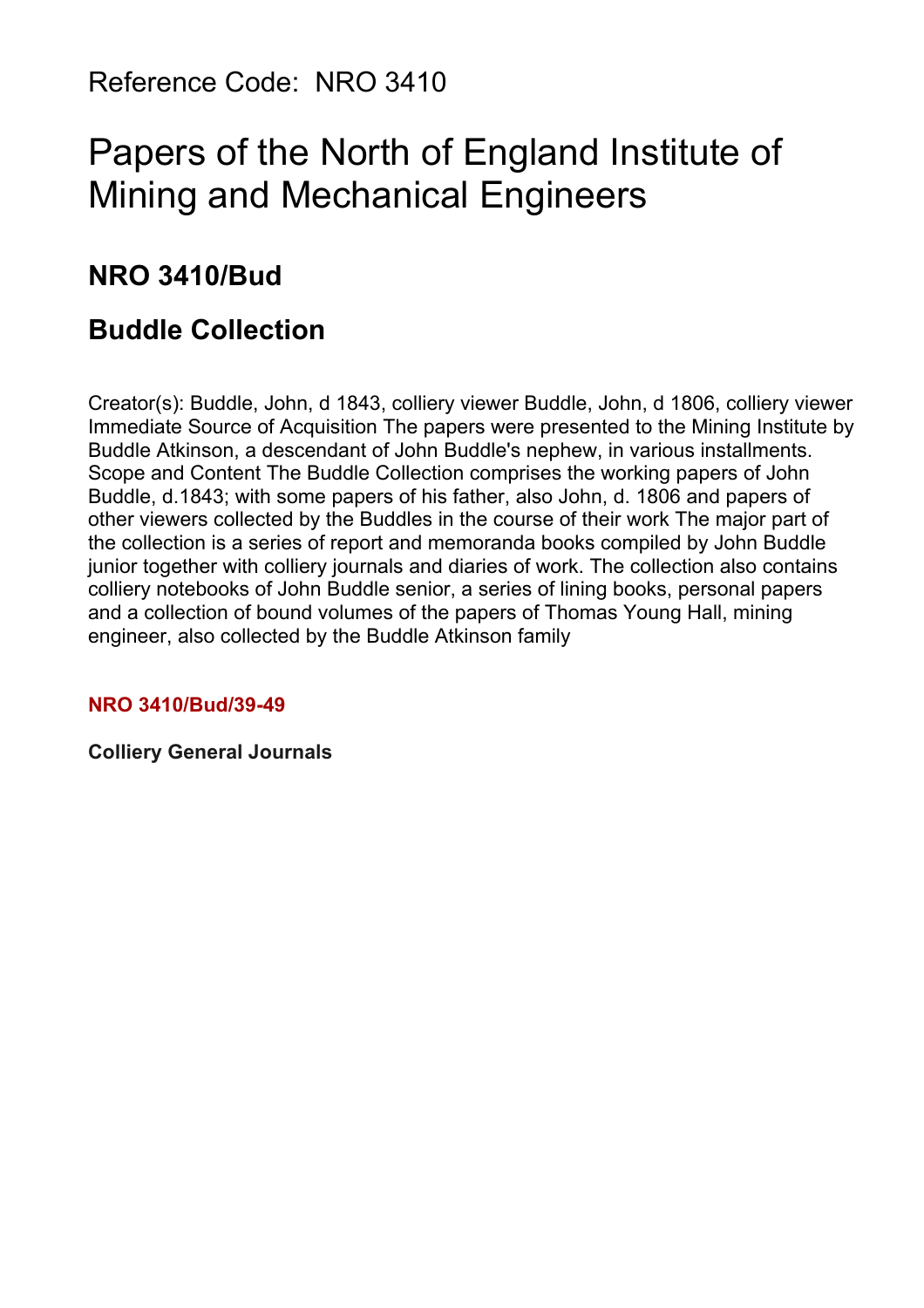Sheriff Hill Colliery Journal

**Creation dates:** 1799 - 1828

**Extent and Form: 77 pp** 

**Physical characteristics:** Paper backed volume, 26 x 20cm

#### **Scope and Content**

Volume containing memoranda, 1799 - 1821, notes re wages paid 31 Dec 1820 and journal of work at Sheriff Hill Colliery. The journal entries are arranged chronologically, mainly describing current workings with occasional references to production and costs, available coal and sections of seams, 4 Dec 1820 - 16 June 1828.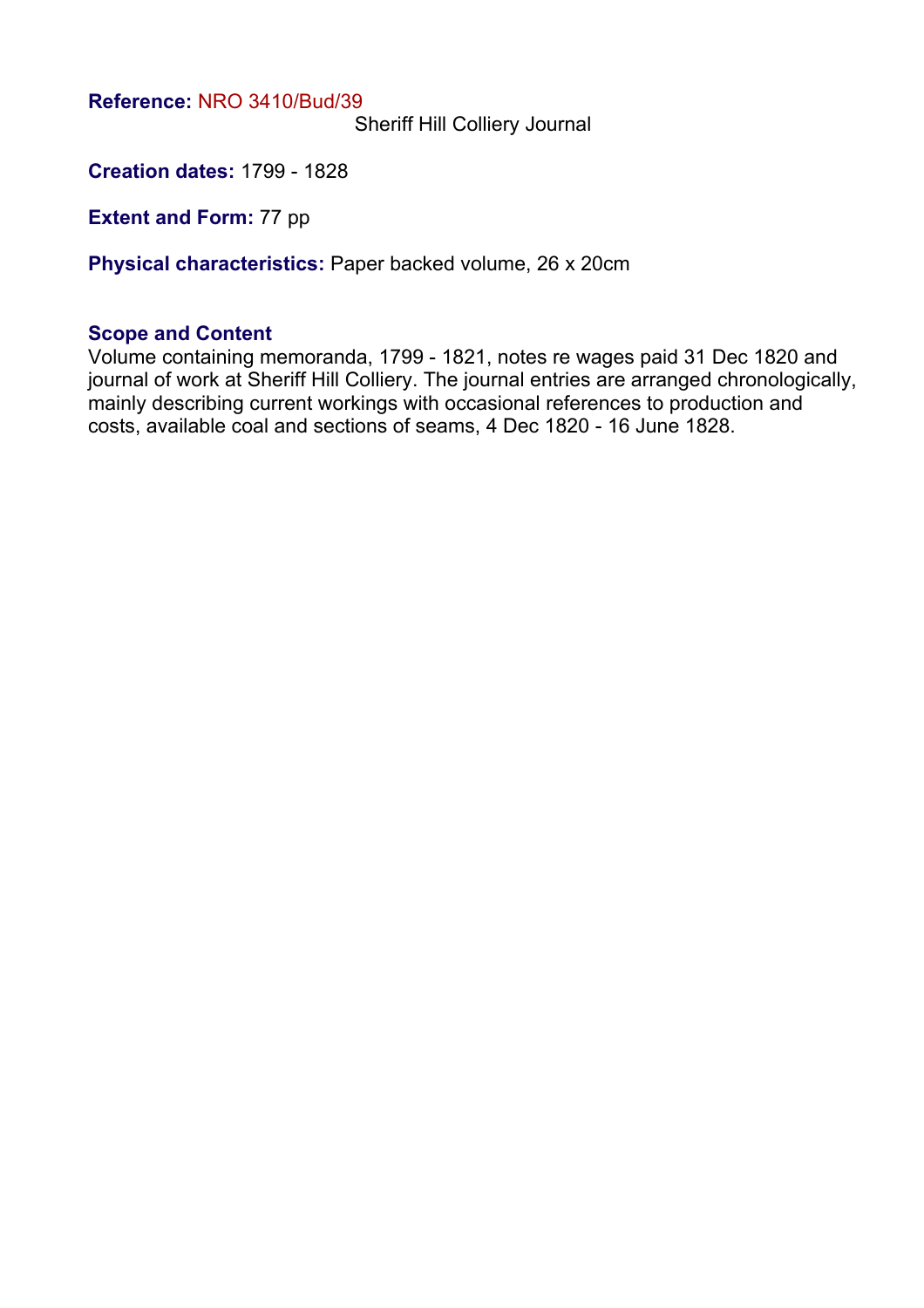Benwell Colliery Journal

**Creation dates:** 1801 - 1811

**Extent and Form: 78 pp** 

**Physical characteristics:** Leather bound notebook, 18 x 12cm, entitled Benwell Colliery 1801 on front.

#### **Scope and Content**

Volume containing journal of John Buddle re work at Benwell Colliery including details of current workings, erection of machinary, drainage and statements of coal produced and sold, working costs, profits and numbers of pitmen bound, 21 Aug 1801 - 10 Sept 1811.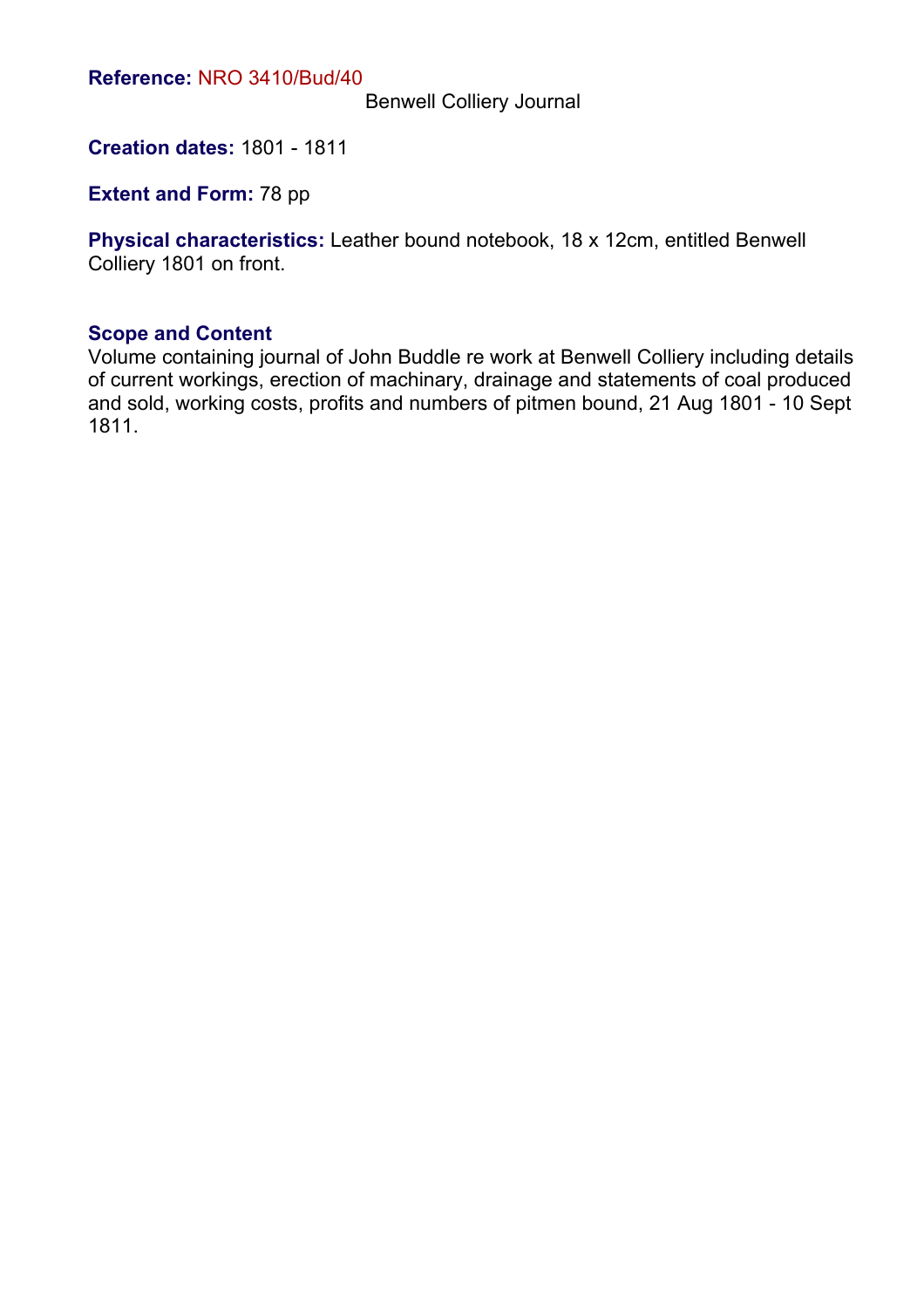Wallsend Colliery Journals

**Creation dates:** 1806 - 1816

**Extent and Form: 3 volumes; 21 x 14cm** 

**Physical characteristics:** Leather bound, Volume 1 appears to be missing, Volume 2 entitled Wallsend Vol II on spine, back cover missing, Volume 3, spine missing, Volume 4 entitled Wallsend Vol IV on spine, index at front of each volume, coat of arms of the Buddle Atkinson family in side each volume

#### **Scope and Content**

3 volumes (volume 1 of series missing) containing a journal of work at Wallsend Colliery, the entries arranged chronologically, including current workings, fortnightly pay bills, working costs, coal produced and sold and estimated reserves, 1806 - 1816.

#### **Reference:** NRO 3410/Bud/41/1

**Scope and Content** Missing

**Reference:** NRO 3410/Bud/41/2 **Creation dates:** 29 April 1806 - 26 April 1808 **Extent and Form:** 107 pp

**Scope and Content** Journal

**Reference:** NRO 3410/Bud/41/3 **Creation dates:** 4 May 1808 - 6 Nov 1812 **Extent and Form:** 348 pp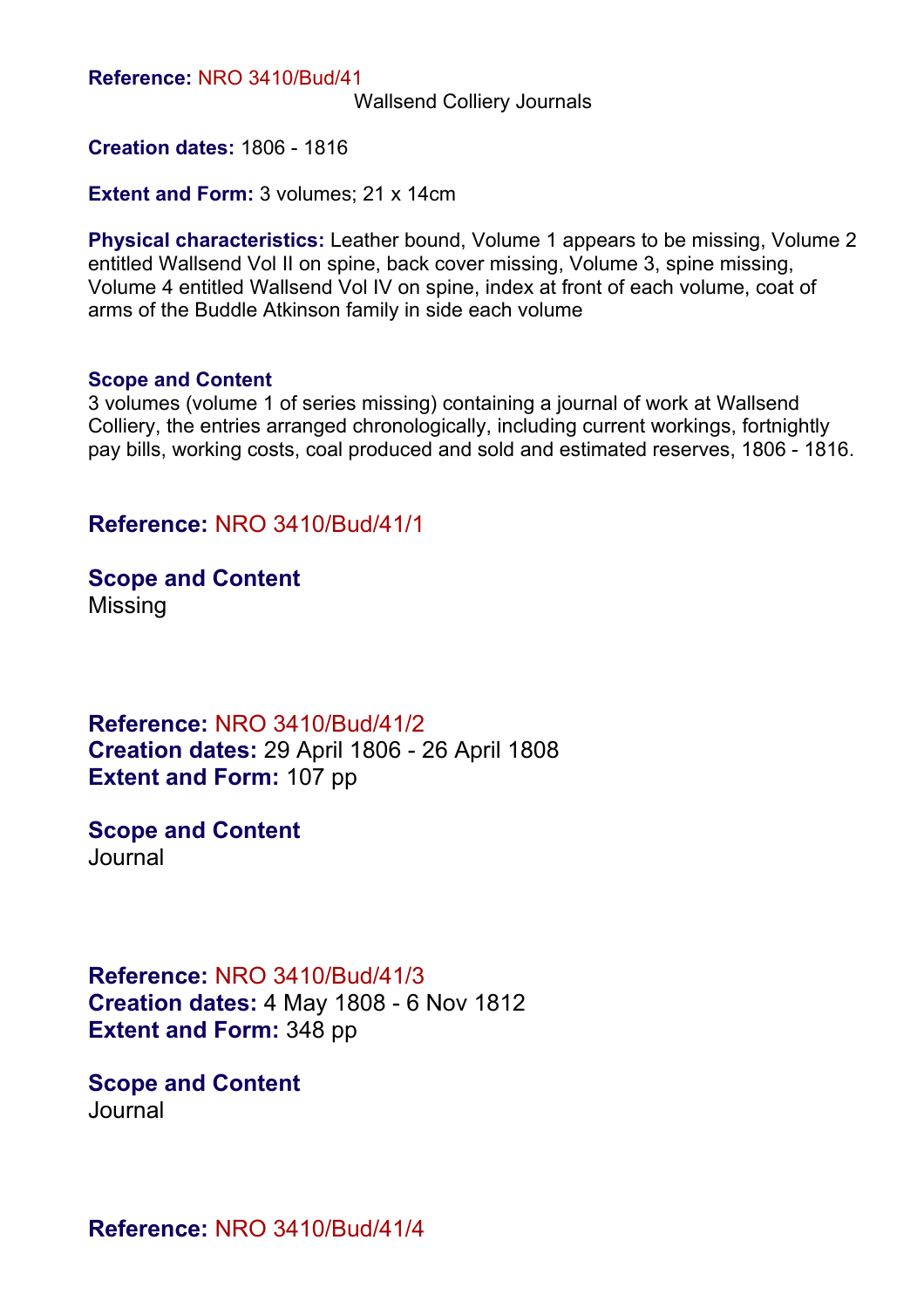**Creation dates:** 6 Nov - 27 May 1816 **Extent and Form:** 346 pp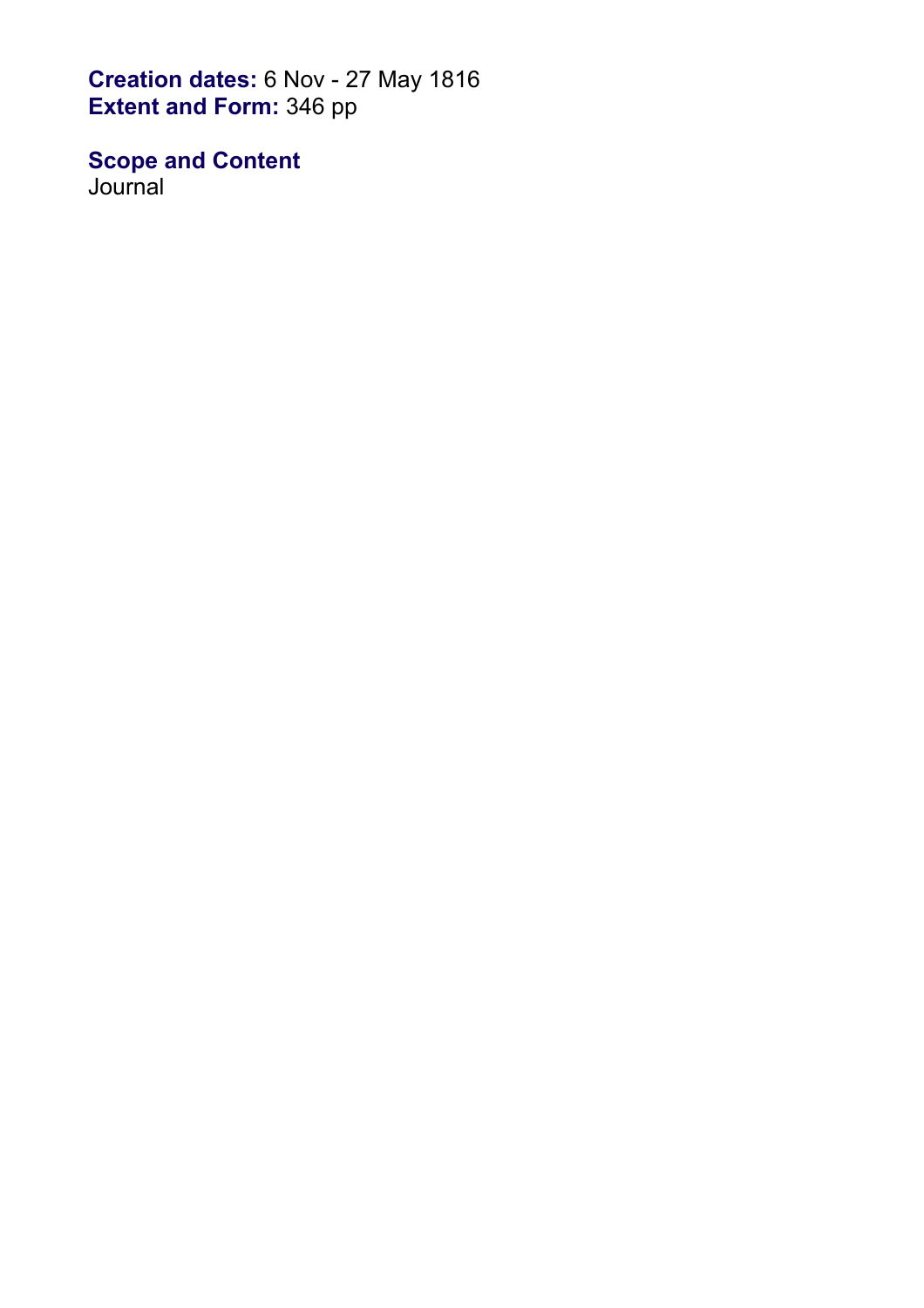Backworth Colliery Journals

**Creation dates:** 1806 - 1831

**Extent and Form:** 2 volumes, 21 x 14cm and 23 x 19cm

**Physical characteristics:** Leather bound, Volume 1 entitled Backworth Colliery Vol I on spine and Vol 2 entitled Backworth Colliery from 31 Dec 1827 on flyleaf, incomplete index in each volume, coat of arms of the Buddle Atkinson family inside front cover

#### **Scope and Content**

2 volumes containing boring accounts, 1806 - 1812 and journal of work at Backworth Colliery, the entries arranged chronologically mainly describing current workings with occasional references to working costs and profits, 1813 - 1831.

**Reference:** NRO 3410/Bud/42/1 **Creation dates:** 1806-1827 **Extent and Form:** 327 pp

#### **Scope and Content**

Account of strata bored through by Robert Smith, 2 July - 16 Oct 1806 and Ralph and Robert Brown, 21 Aug 1810 - 14 Jan 1812. Journal 11 Feb 1813 - 31 Dec 1827

**Reference:** NRO 3410/Bud/42/2 **Creation dates:** 31 Dec 1827 - 8 March 1831 **Extent and Form:** 49 pp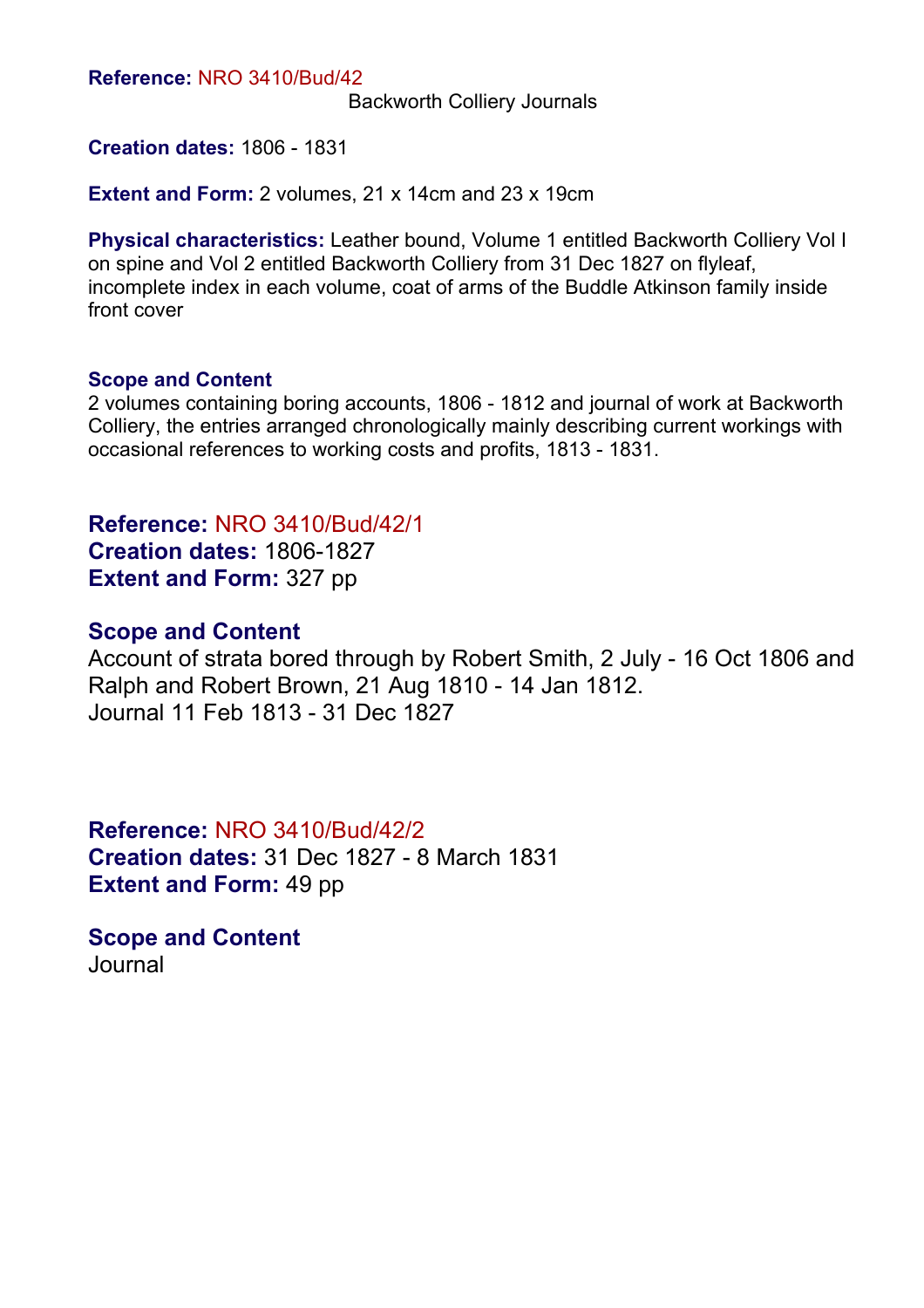Lambton Colliery Journals

**Creation dates:** 1806 - 1814

**Extent and Form: 2 volumes** 

**Physical characteristics:** Vellum bound, 21 x 14cm, entitled Lambton Colliery 1 and Lambton Colliery 2 on spines, index at the front of each volume, coat of arms of the Buddle Atkinson family inside front cover.

#### **Scope and Content**

2 volumes containing a journal of work at the Lambton Collieries, the entries arranged chronologically, including current workings, estimated reserves, working costs, coal produced and sections of seams, 1806 - 1814.

**Reference:** NRO 3410/Bud/43/1 **Creation dates:** 12 Nov 1806 - 22 Dec 1809 **Extent and Form: 99 pp** 

**Scope and Content** Journal

**Reference:** NRO 3410/Bud/43/2 **Creation dates:** 1 Feb 1809 - 19 Jan 1814 **Extent and Form:** 151 pp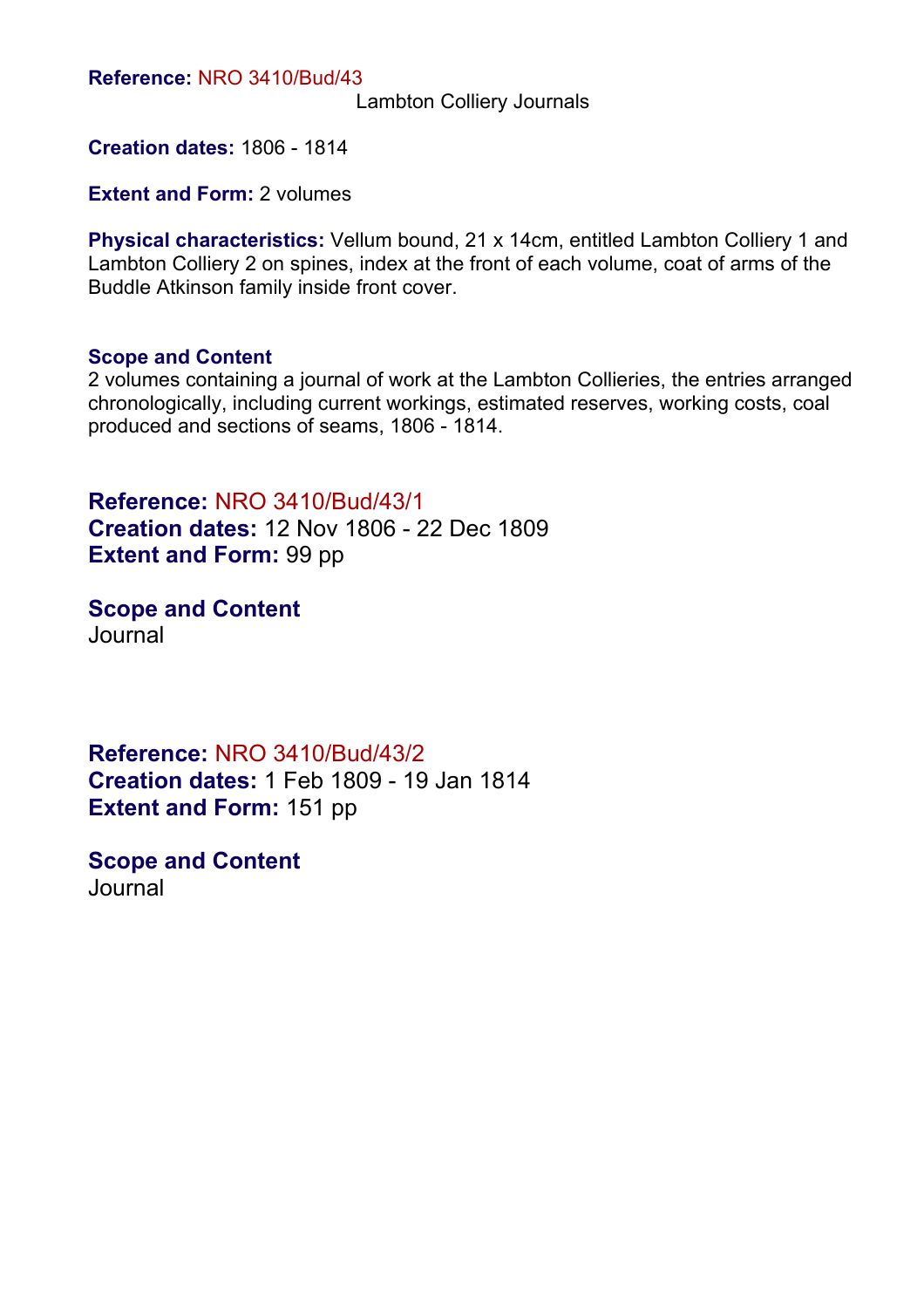Heaton Colliery Journals

**Creation dates:** 1807 - 1821

**Extent and Form: 3 volumes** 

**Physical characteristics:** Leather bound, coat of arms of the Buddle Atkinson family inside front cover, 20 x 13cm, index at the front of each volume.

#### **Scope and Content**

3 volumes containing a journal of work at Heaton Colliery, the entries arranged chronologically, including description of the flooding accident, 1815 and its effects, 22 April 1807 - 31 Dec 1821.

**Reference:** NRO 3410/Bud/44/1 **Creation dates:** 22 APRIL 1807 - 13 OCT 1812 **Extent and Form:** 250 pp

### **Scope and Content**

Journal including reports re current workings, fortnightly pay bills and accounts of coal produced and sold

**Reference:** NRO 3410/Bud/44/2 **Creation dates:** 3 May 1815 - 11 Jan 1816 **Extent and Form:** 346 pp

## **Scope and Content**

Journal including reports and accounts, 21 Oct 1812 - 2 May 1815, report of the accident, 3 May 1815 and containing detailed description of the attempts to pump out the water and recover the bodies

**Reference:** NRO 3410/Bud/44/3 **Creation dates:** 14 Jan 1816 - 31 Dec 1821 **Extent and Form:** 339 pp

#### **Scope and Content**

Journal including description of the recovery of the bodies (continuation of 2 above) including a diagram of the workings marking the location of the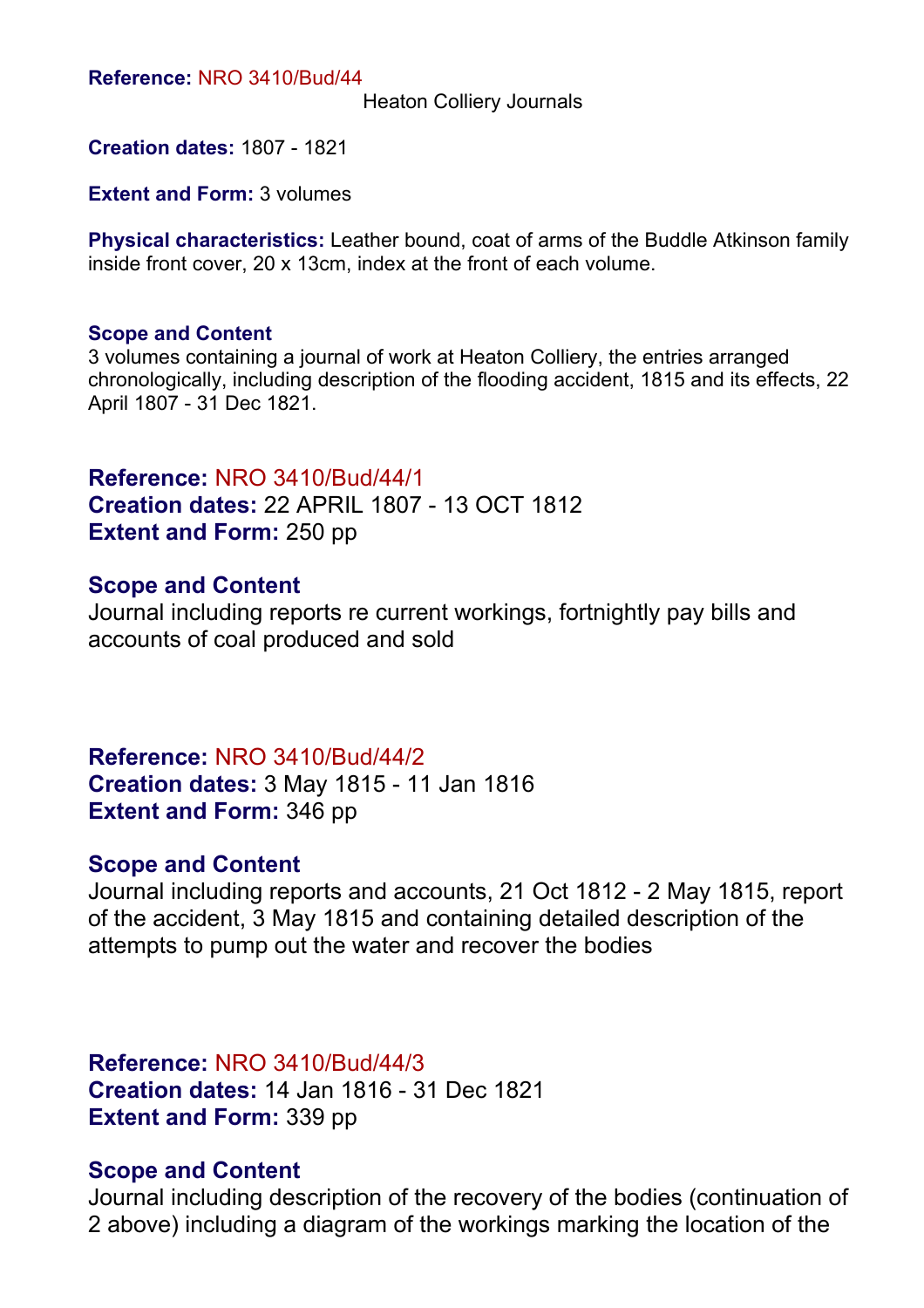bodies, 14 Jan - 23 March 1816, resumption of workings and reports re current workings including repairs to the pits and problems with drainage, ventilation and a creep, with note of the sale of Buddle's interest to Mr **Potts**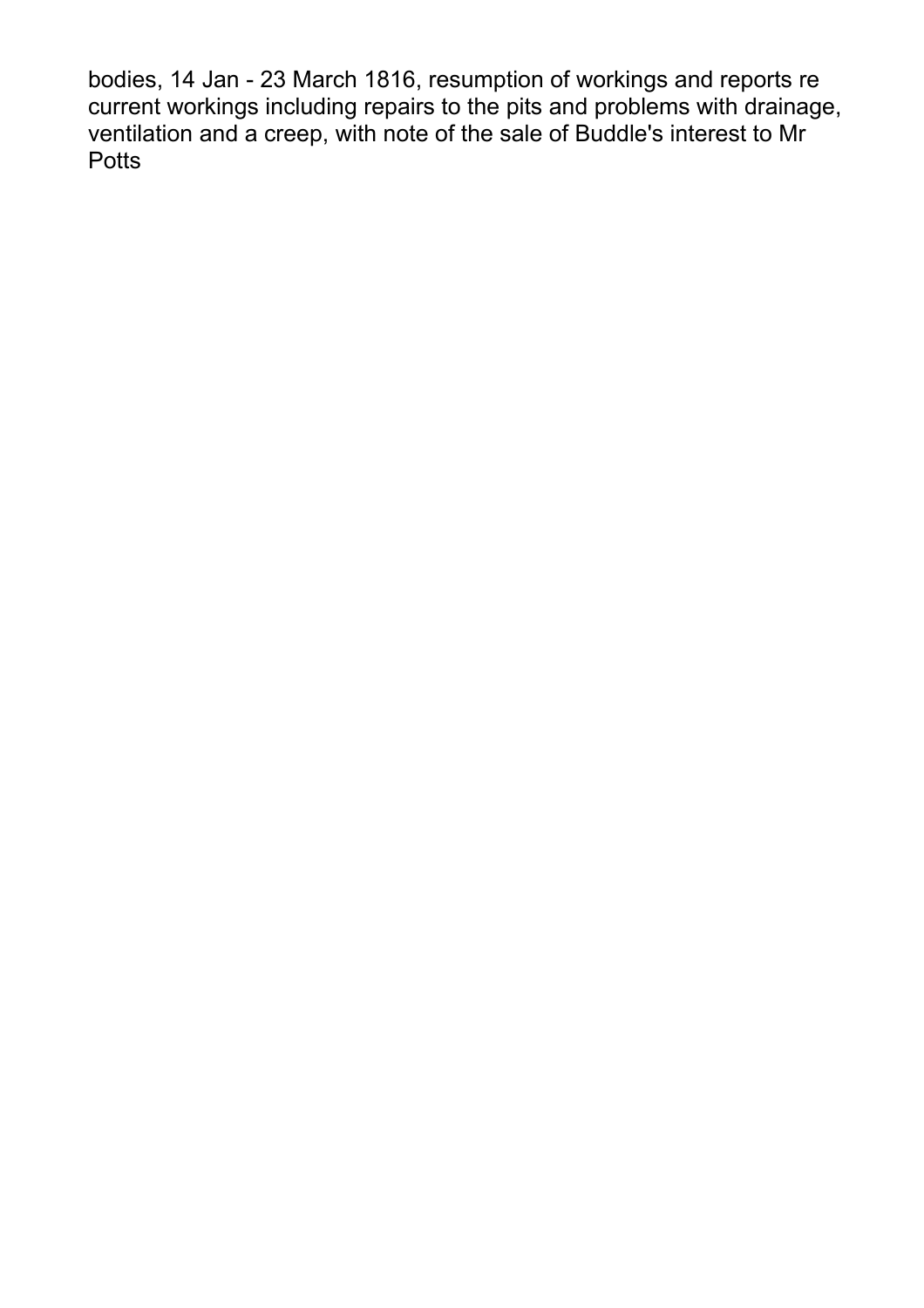Hebburn Colliery Journals

**Creation dates:** 1809 - 1827

**Extent and Form: 3 volumes, 32 x 20cm** 

**Physical characteristics:** Paper backed, vols 2 and 4 with leather spines, marked with volume number on flyleaf, coat of arms of the Buddle Atkinson family inside each front cover; INDEX IN VOLS 2 AND 4

#### **Scope and Content**

3 volumes (vol 3 of series missing) containing a journal of work at Hebburn Colliery, volumes 2 and 4 are entitled Hebburn, volume 1 has no title but clearly refers to the same colliery. The entries are arranged chronologically, including current workings, production costs and profits, 23 Oct 1809 - 21 Dec 1818.

**Reference:** NRO 3410/Bud/45/1 **Creation dates:** 5 Dec 1808 - 16 Oct 1809 **Extent and Form: 57 pp** 

#### **Scope and Content**

Journal including details of the opening up of the colliery, particularly re ventilation

## **Reference:** NRO 3410/Bud/45/2

**Creation dates:** 23 Oct 1809 - 21 Dec 1813 **Extent and Form:** 166 pp

#### **Scope and Content**

Journal including minutes of owners meetings and ventilation

**Reference:** NRO 3410/Bud/45/3

**Scope and Content** Missing.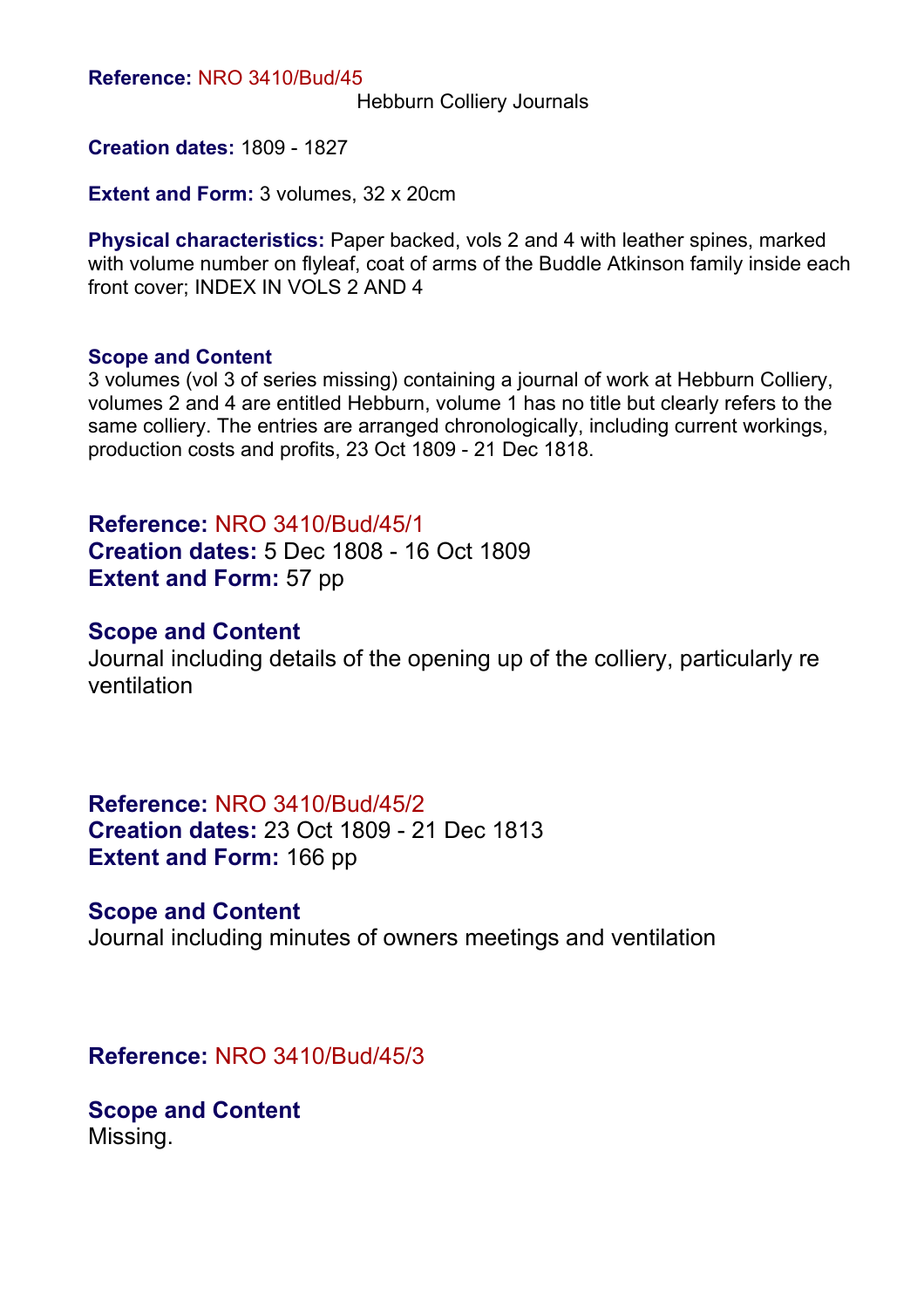**Reference:** NRO 3410/Bud/45/4 **Creation dates:** 4 Jan 1823 - 27 Oct 1827 **Extent and Form:** 170 pp

# **Scope and Content**

Journal including details of the 1826 strike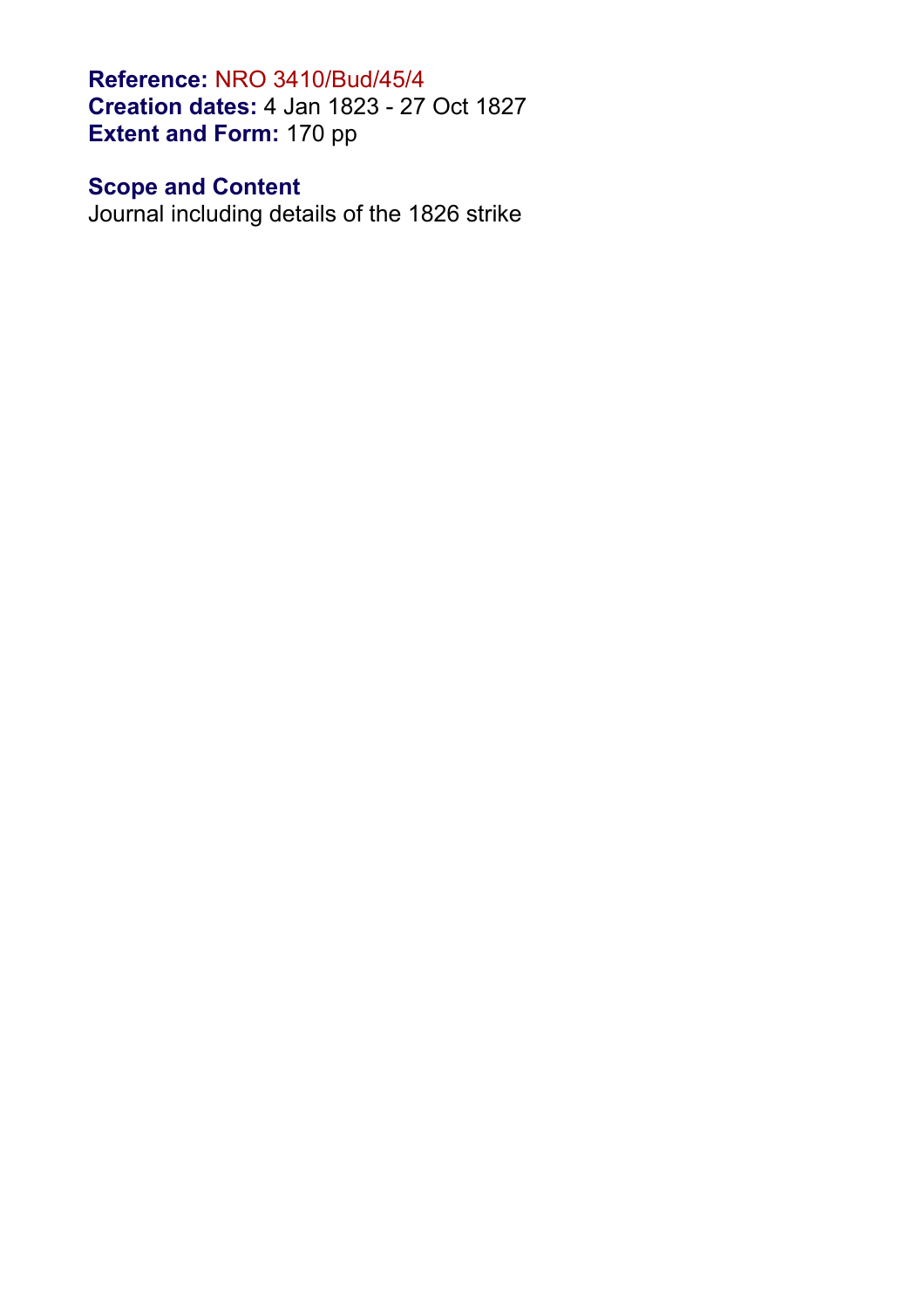Jarrow Colliery Journals

**Creation dates:** 1811 - 1833

**Extent and Form: 5 volumes** 

**Physical characteristics:** Leather half bound, 26 x 21cm, labelled Jarrow Colliery, with volume number on the spines, index at the front of vols 1 - 3, coat of arms of the Buddle Atkinson family inside front cover.

#### **Scope and Content**

5 volumes containing a journal of work at Jarrow Colliery, the entries arranged chronologically, including current workings, drainage and ventilation, pay bills, working costs, coal produced and sold, estimated reserves and sketch plans of workings, 1811 - 1833.

**Reference:** NRO 3410/Bud/46/1 **Creation dates:** 13 July 1811 - 25 April 1814 **Extent and Form:** 232 pp

**Scope and Content** Journal

**Reference:** NRO 3410/Bud/46/2 **Creation dates:** 2 May 1814 - 10 Oct 1817 **Extent and Form:** 192 pp

**Scope and Content** Journal

**Reference:** NRO 3410/Bud/46/3 **Creation dates:** 13 Oct 1817 - 19 Aug 1822 **Extent and Form:** 222 pp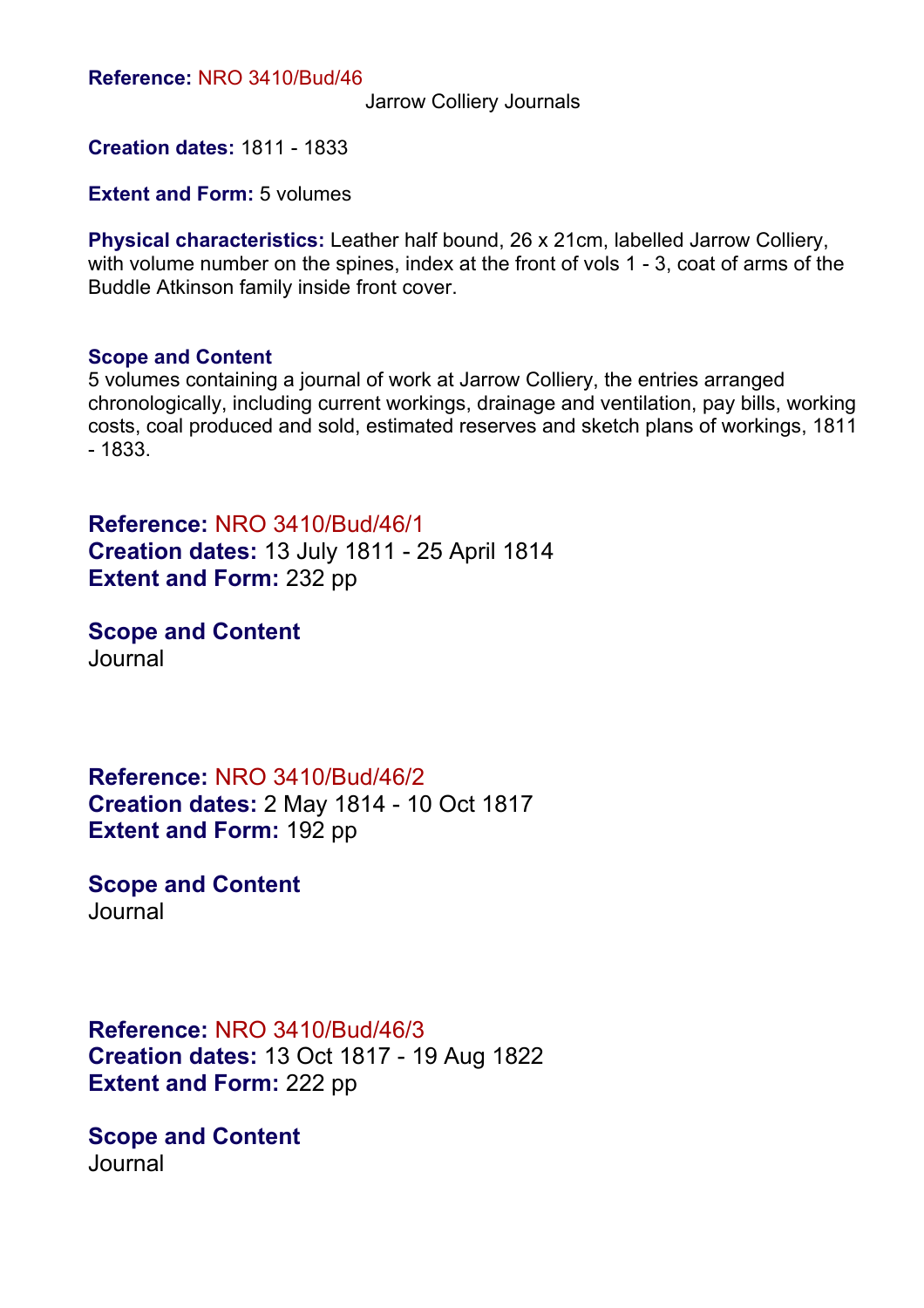# **Reference:** NRO 3410/Bud/46/4 **Creation dates:** 24 April 1822 - 29 Aug 1829 **Extent and Form:** 362 pp

# **Scope and Content**

Journal including notes re the keelmen's strike, 1822, pitmen's strike, 1825 and explosion, 1826

## **Reference:** NRO 3410/Bud/46/5

**Creation dates:** 1831, 1 Jan 1830 - 14 Oct 1833 **Extent and Form:** 89 pp

## **Scope and Content**

Journal including notes re the explosion, 1830 and the pitmen's strike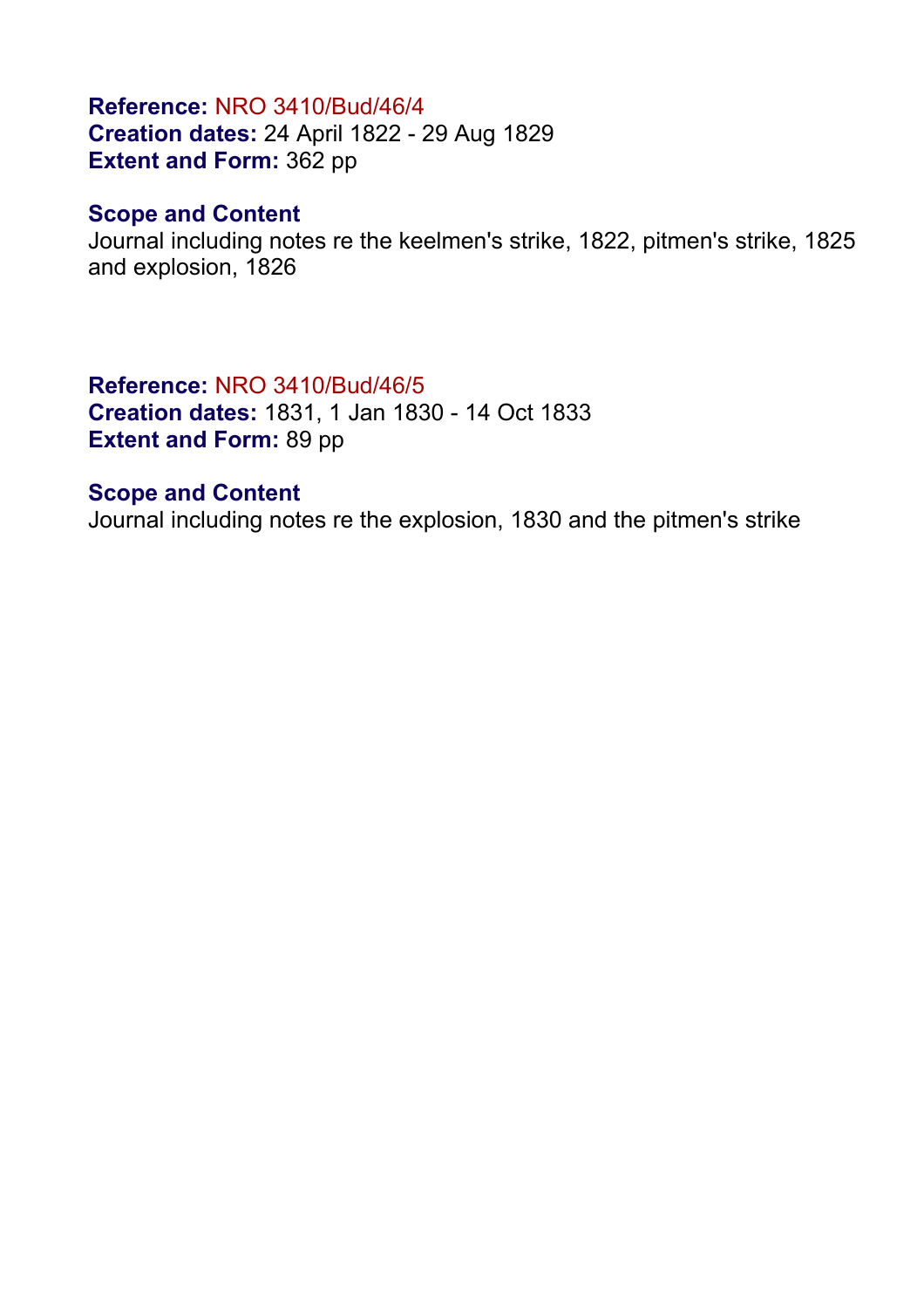Medomsley Colliery Journals

**Creation dates:** 1833 - 1838

**Extent and Form: 2 volumes** 

**Physical characteristics:** 2 paper backed volumes, vol 2 with leather spine, 25 x 21cm, entitled Vol I and Vol II Stanhope and Tyne Railway Co, Vol I has has note "acturally winning of Medomsley Colliery" inside and Vol 2 has title crossed out, index at back of each volume

#### **Scope and Content**

2 volumes containing a journal of John Buddle mainly re Medomsley Colliery, the entries arranged chronologically including old workings, sections of seams, building of engines and waggonways, binding of pitmen, transport of coal and shipping from South Shields, with references to Collierly, Consett, Lanchester Common, Pontop and Charlaw Collieries and the Stanhope and Tyne Railway Co, 25 March 1833 - 31 Oct 1838.

Loose in volume, letter to the managing Director of the Stanhope and Tyne Railway Co re procuring pitmen for Lanchester Common Colliery as the New Kyloe Coal Co is just about to start building houses, 21 Oct 1837.

#### **Reference:** NRO 3410/Bud/47/1

**Creation dates:** 25 March 1833 - 12 May 1835 **Extent and Form:** 91 pp

**Scope and Content** Journal

**Reference:** NRO 3410/Bud/47/2 **Creation dates:** 1835-1838 **Extent and Form:** 116 pp

#### **Scope and Content**

Journal including references to the pitmen's strike and imprisonment of Medomsley pitmen, 1837, 29 May 1835 - 31 Oct 1838.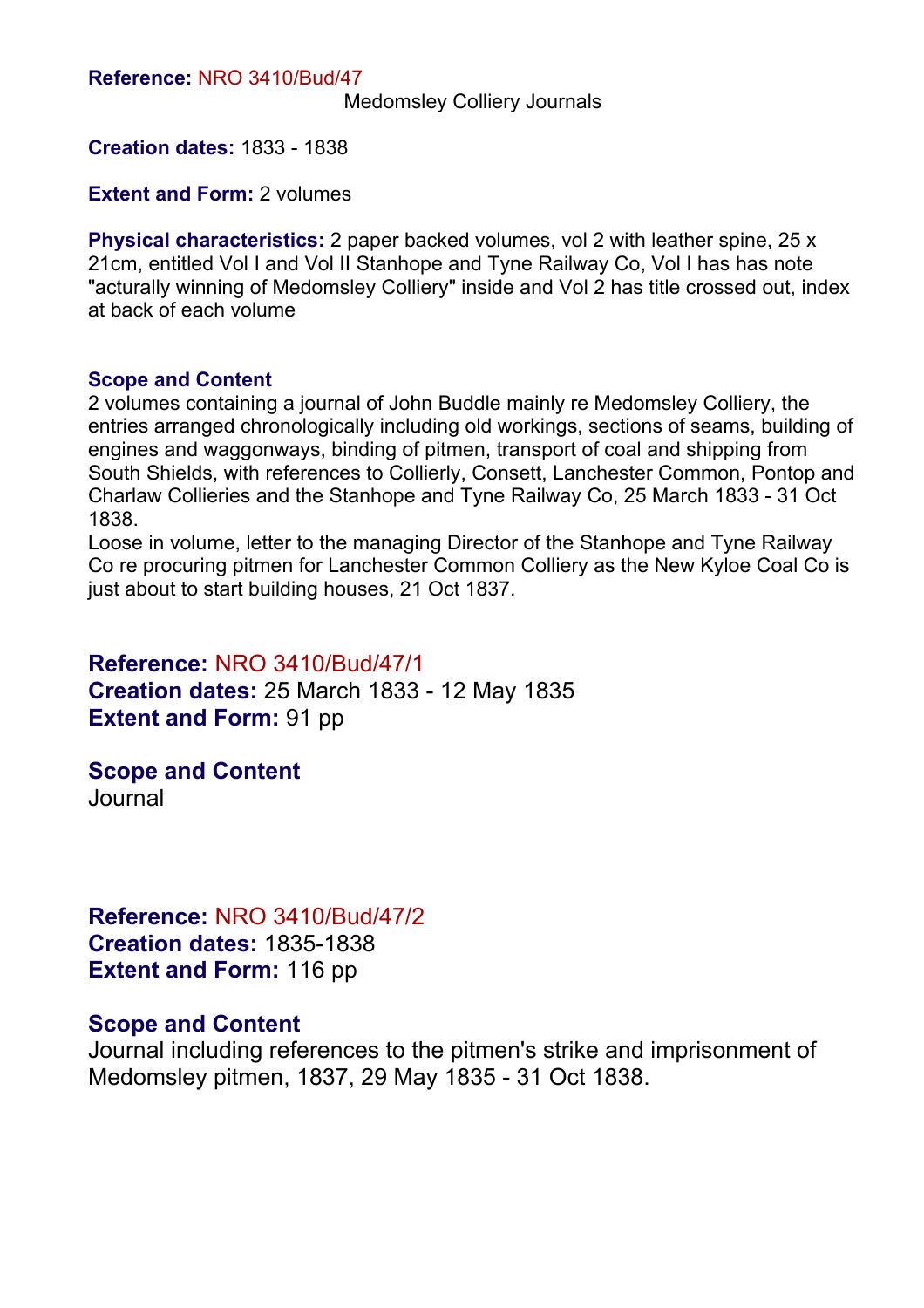Place Books

**Creation dates:** 1834 - 1843

**Extent and Form:** 15 VOLUMES

**Physical characteristics:** 15 paper backed volumes, 25 x 20cm, entitled Place Book on the front, numbered 1 - 10, 12 - 16 with dates covered, Vols 2 - 10, 12 - 16 have index to place, persons and subjects at the back, Vols 12 - 13 marked "John Buddle" inside front cover.

#### **Scope and Content**

15 volumes (vol 11 of series missing) containing a detailed daily journal of the work of John Buddle, including colliery management and financial, political and personal matters, including frequent references to Lord Londonderry's affairs, including occasional newspaper cuttings and playbills stuck into the volume, 3 Aug 1834 - 5 Oct 1843.

**Reference:** NRO 3410/Bud/48/1 **Creation dates:** 3 Aug 1834 - 29 Jan 1835

**Scope and Content** Journal

**Reference:** NRO 3410/Bud/48/2 **Creation dates:** 29 Jan 1835 - 1 May 1835

**Scope and Content** Journal

**Reference:** NRO 3410/Bud/48/3 **Creation dates:** 1 May 1835 - 26 Oct 1835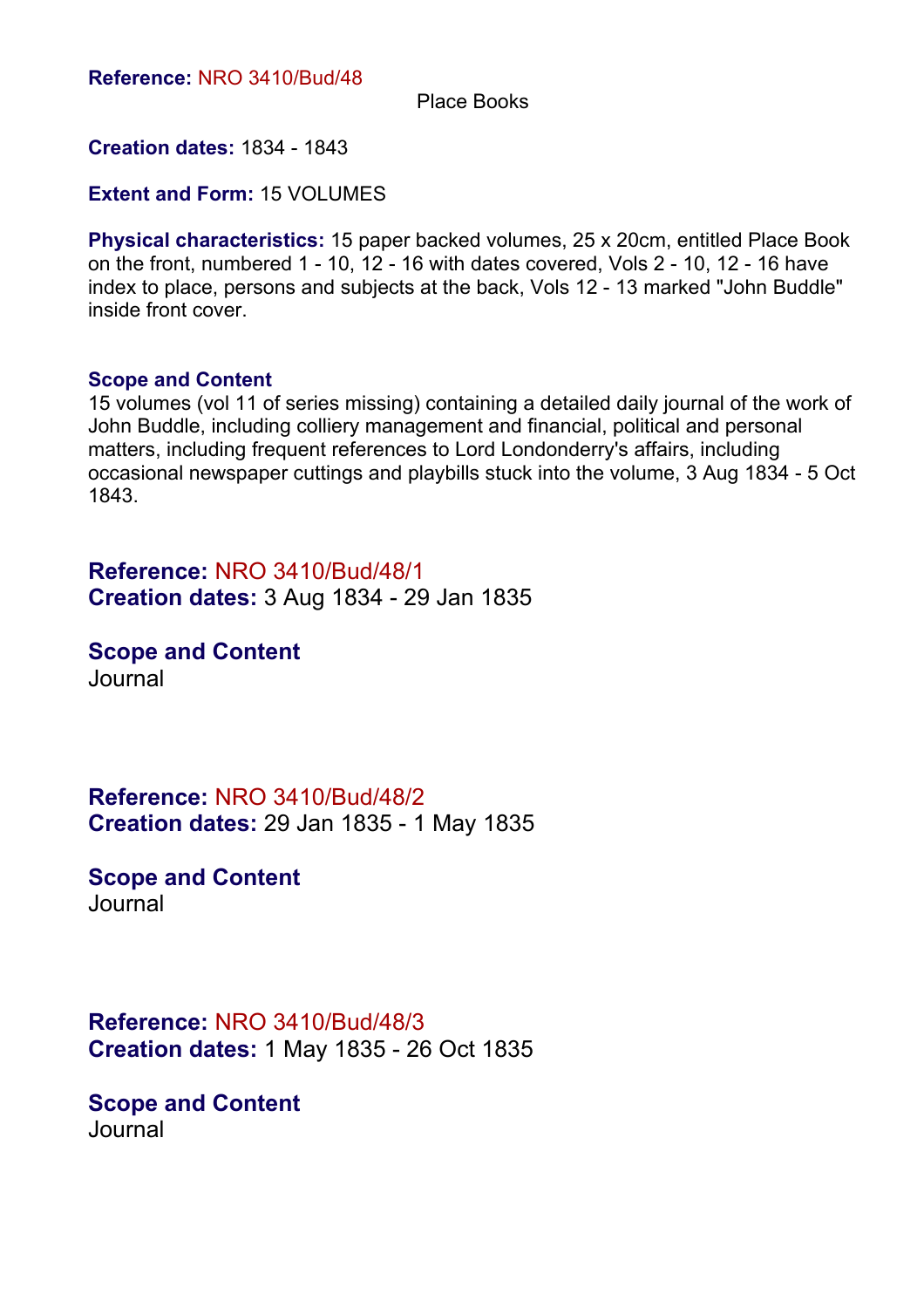**Reference:** NRO 3410/Bud/48/4 **Creation dates:** 27 Oct 1835 - 9 May 1836

**Scope and Content Journal** 

**Reference:** NRO 3410/Bud/48/5 **Creation dates:** 9 May 1836 - 16 Nov 1836

**Scope and Content Journal** 

**Reference:** NRO 3410/Bud/48/6 **Creation dates:** 16 Nov 1836 - 12 June 1837

**Scope and Content** Journal

**Reference:** NRO 3410/Bud/48/7 **Creation dates:** 12 June 1837 - 23 Nov 1837

**Scope and Content** Journal

**Reference:** NRO 3410/Bud/48/8 **Creation dates:** 23 Nov 1837 - 27 May 1838

**Scope and Content Journal** 

**Reference:** NRO 3410/Bud/48/9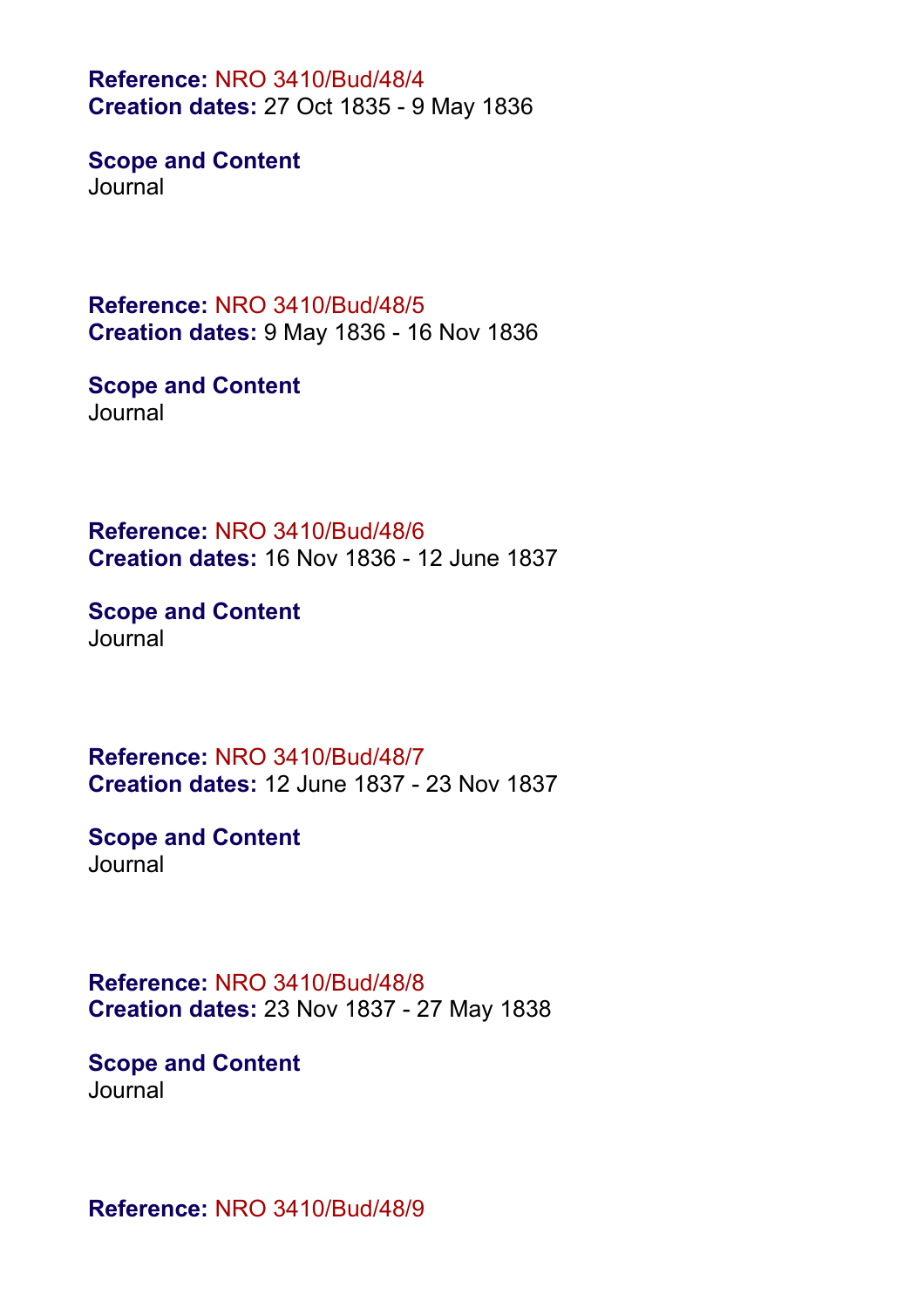**Creation dates:** 27 May 1838 - 2 Oct 1838

**Scope and Content Journal** 

**Reference:** NRO 3410/Bud/48/10 **Creation dates:** 2 Oct 1838 - 23 Feb 1839

**Scope and Content** Journal

**Reference:** NRO 3410/Bud/48/11

**Scope and Content** Missing.

**Reference:** NRO 3410/Bud/48/12 **Creation dates:** 7 Nov 1839 - 27 Oct 1840

**Scope and Content** Journal

**Reference:** NRO 3410/Bud/48/13 **Creation dates:** 27 Oct 1840 - 21 Sept 1841

**Scope and Content** Journal

**Reference:** NRO 3410/Bud/48/14 **Creation dates:** 21 Sept 1841 - 1 Aug 1842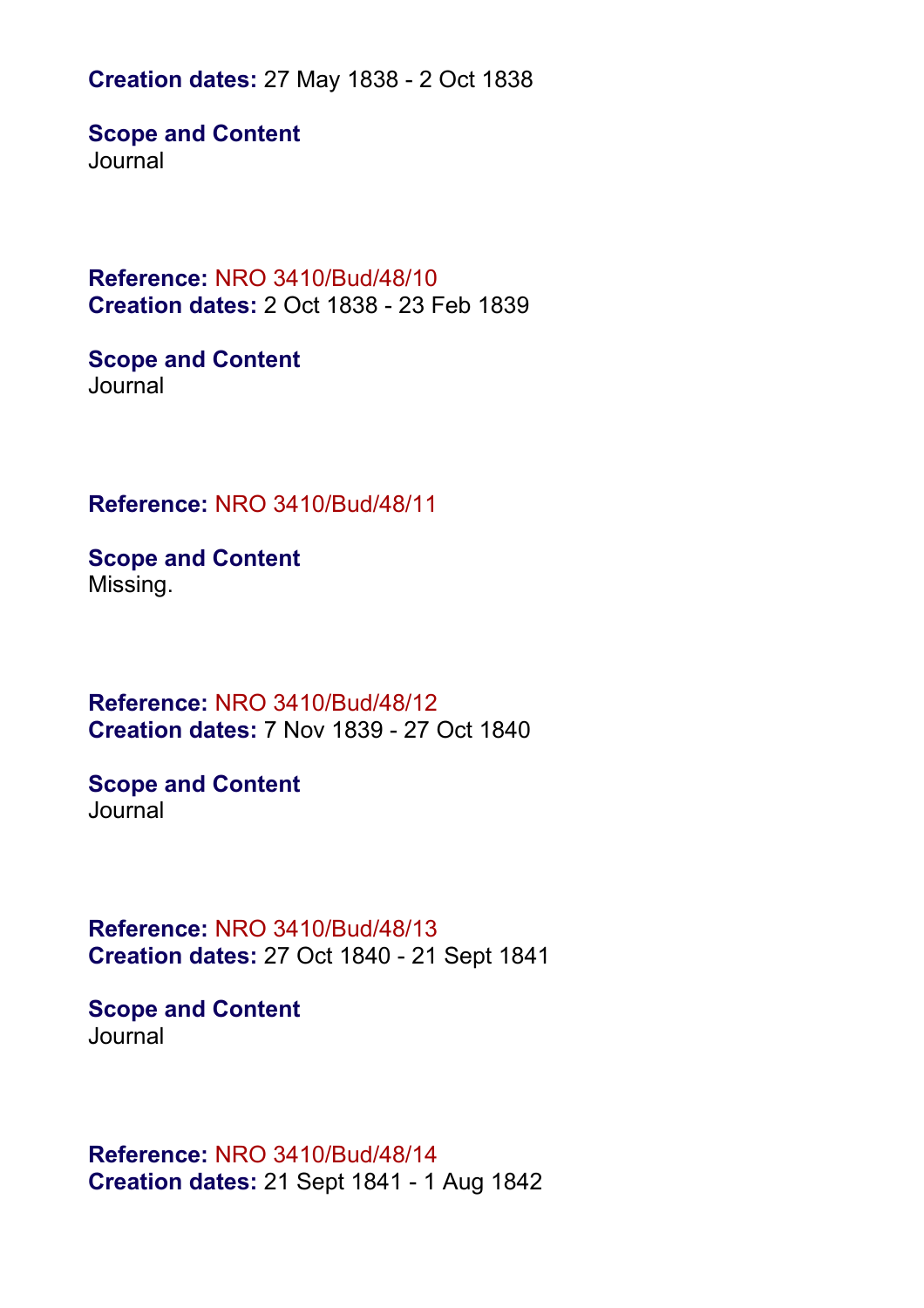# **Scope and Content**

Journal

# **Reference:** NRO 3410/Bud/48/15 **Creation dates:** 1 Aug 1842 - 16 May 1843

**Scope and Content** Journal

**Reference:** NRO 3410/Bud/48/16 **Creation dates:** 16 May 1843 - 5 Oct 1843